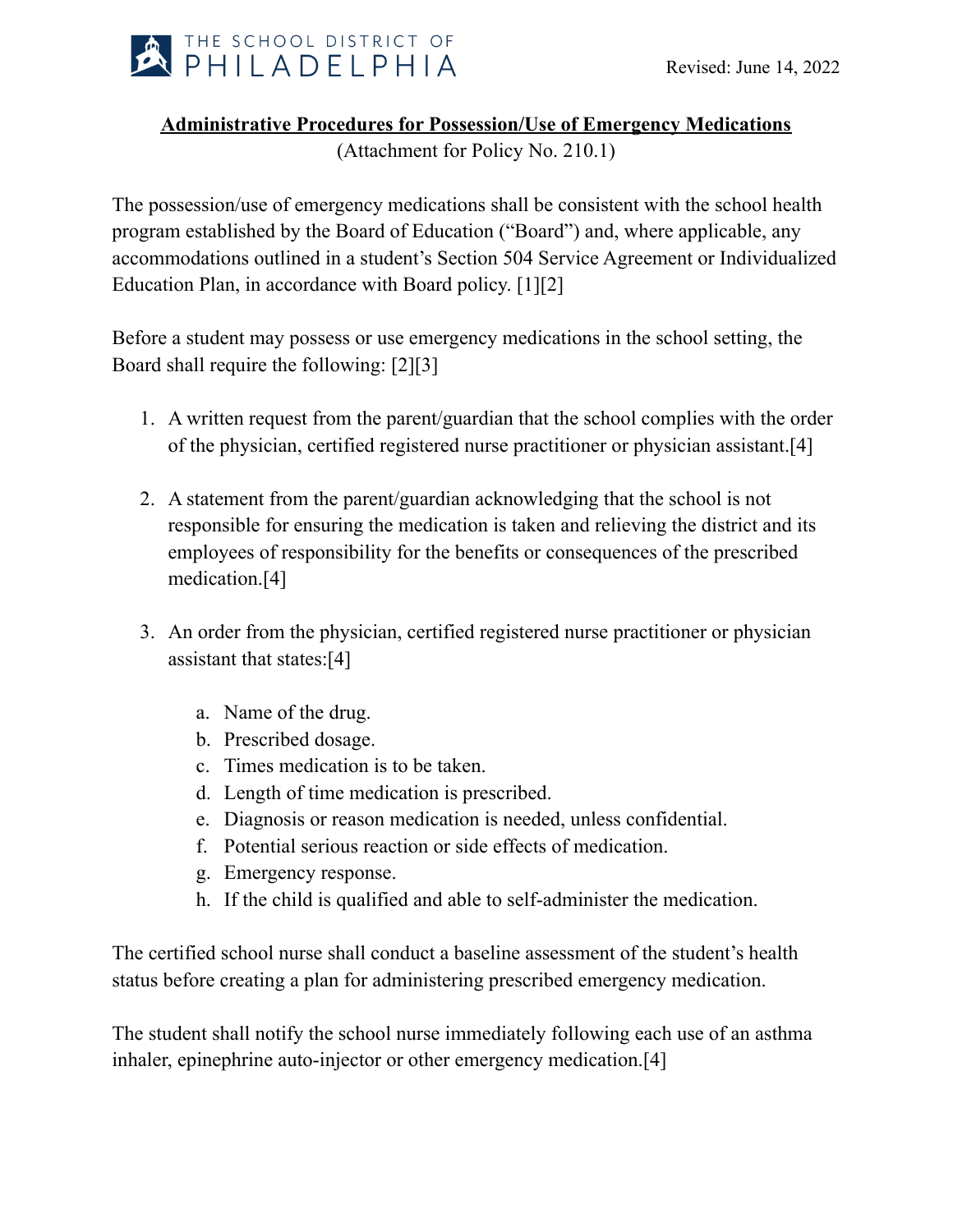

If the student is physically incapacitated and unable to notify the school nurse, a witnessing adult staff member should notify the nurse immediately about the use of the asthma inhaler, epinephrine auto-injector or other emergency medication.

The certified school nurse shall provide periodic and ongoing assessments of the student's self-management skills during the time in which a plan for administering prescribed emergency medication exists.

Students shall be prohibited from sharing, giving, selling, and using an emergency medication in any manner other than which it is prescribed during school hours, at any time while on school property, at any school-sponsored activity, and during the time spent traveling to and from school and school-sponsored activities.

Violations of self administration requirements and guidelines by a student shall result in immediate confiscation of the asthma inhaler, epinephrine auto-injector or other emergency medication and loss of privileges.[4]

For students who are not able and students who lose the privilege to carry and self-administer emergency medications, the District shall provide a location in close proximity to the student, so that the prescribed medication is appropriately stored and inform the student's teacher(s) of where the medication is located and the means to access the medication.[4]

An inventory of the medication, dosage used and supply remaining shall be properly noted in the district's student information system. The District reserves the right to require a statement from the physician, certified registered nurse practitioner or physician assistant for the continued use of a medication beyond the specified time period. Permission for possession and use of emergency medication by a student shall be effective for the school year for which it is granted and shall be automatically renewed each subsequent school year, unless revoked by parent or guardian in the form of a written request signed by a parent or guardian.<sup>[4]</sup>

Student health records shall be confidential and maintained in accordance with state and federal laws and regulations.[5][6]

A student whose parent/guardian completes the written requirements for the student to possess emergency medication and self-administer the prescribed medication in the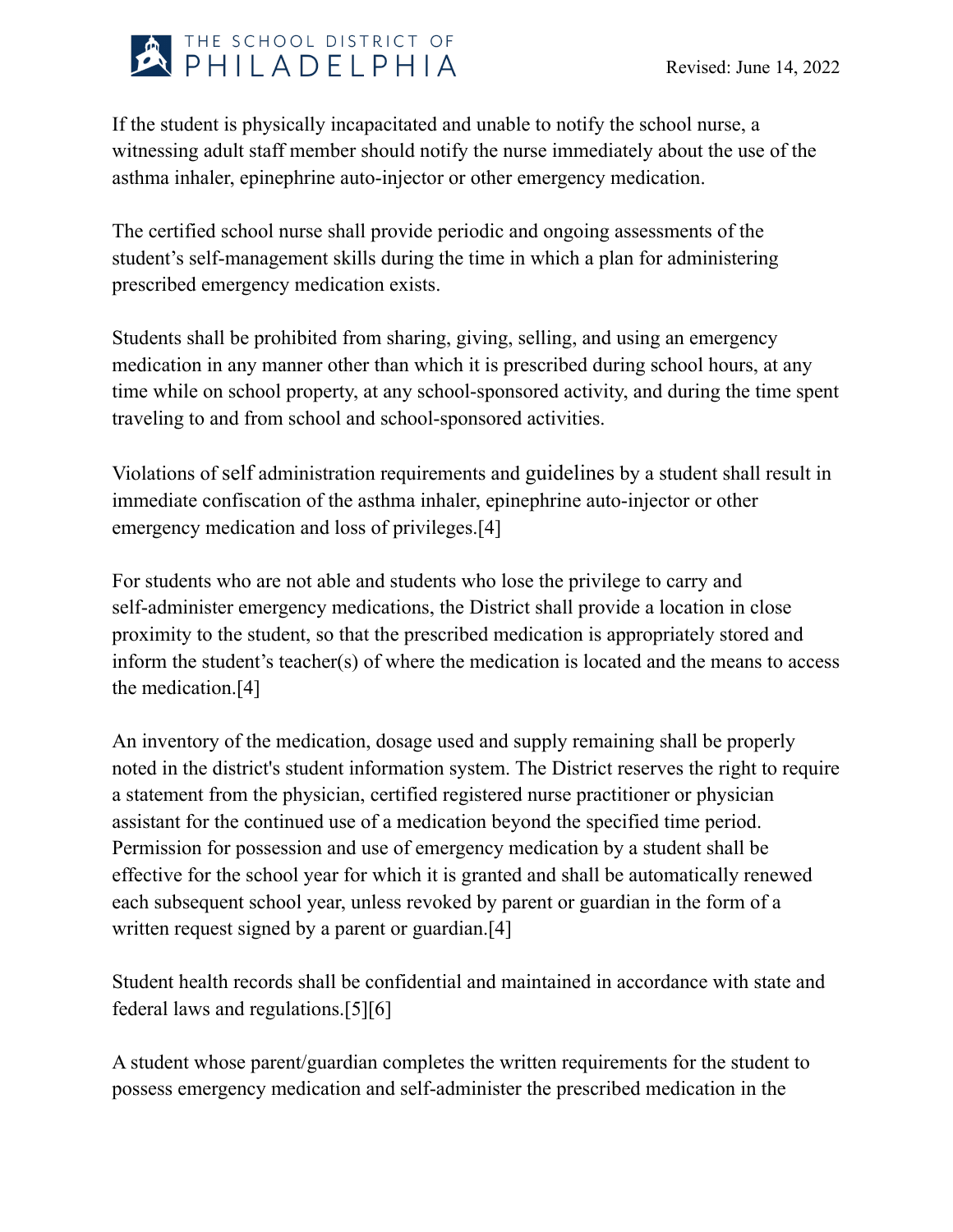

school setting shall demonstrate to the certified school nurse the competency for self-administration and responsible behavior in use of the medication.[4]

The District shall develop criteria to determine a student's competency to carry and self-administer emergency medications, which shall be based on the student's:[4]

- 1. Age.
- 2. Cognitive function.
- 3. Maturity.
- 4. Demonstration of responsible behavior.

Information about the possession and use of emergency medications shall be distributed with the Code of Student Conduct and made available on the District website.[4][7]

## **Use of Emergency Medications requiring follow-up in hospital emergency**

The student shall notify the school nurse immediately following each occurrence of self-administration of medication. If the student is physically incapacitated and unable to notify the nurse, a witnessing adult staff member should notify the nurse immediately about the use of the asthma inhaler, epinephrine auto-injector or other emergency medication. In the case of a child that has self-administered an emergency medication while in school and the nurse has been notified of the use of the medication, the student will require an immediate assessment by the school nurse in the following instances:

- 1. Self-administration of epinephrine auto-injector: In the event a student is believed to be having an anaphylactic reaction, the school nurse or an individual in the school who is responsible for the storage and use of epinephrine auto-injectors shall contact 911 as soon as possible.<sup>[1][8]</sup>
- 2. Repeated administration of rescue inhalers: If a child has reported self-use of the rescue inhaler two or more times, the school nurse must assess the child for need of hospital emergency follow-up. If the nurse assesses the student as in respiratory distress, the nurse shall immediately contact 911. If the nurse assesses the student as not in respiratory distress, the parent should be contacted and informed of their child's repeated usage of the medication while in school.[4]
- 3. Administration of nasal spray for prolonged seizure activity: Seizures lasting longer than five minutes, where students have been prescribed an emergency